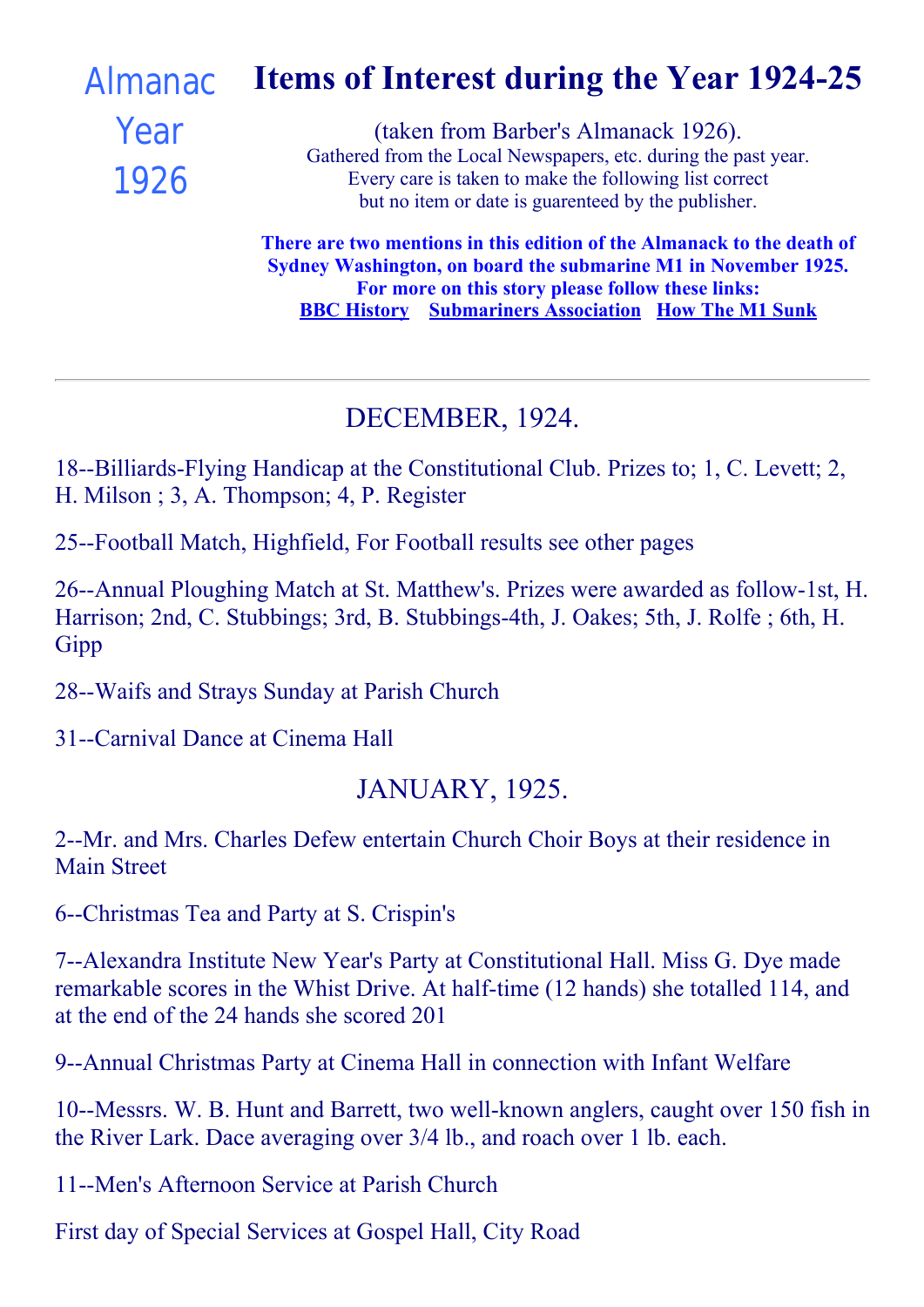12--Littleport Women's Institute held their first meeting of the year at Constitutional Hall. A demonstration of bead making was given

13--Billiards Match at St. Matthew's Institute Annual Meeting of Parochial Church Council

14--Town Band Whist Drive and Dance at Cinema Hall

15--Death of Mrs. Hannah Clingo, aged 87 years

17--Commencement of 12 days Gospel Mission at Primitive Methodist Church

21--New Year's Party of Littleport Women's Institute at Constitutional Hall

22--Whist Drive and Dance at S. Matthew's Institute

Funeral at Dover of the late Rev. P. E. Rogers, former Vicar of Littleport. A memorial service was held in Littleport Parish Church

23--Tea and Social at Cinema Hall of Co-operative Women's Guild

**!!!** 24--Mr. Alfred Parsons landed a pike near the Padnal Engine weighing 16 lbs. The fish measured 3ft. 2ins. in length

Football Match-Littleport Boys defeat Ely Boys School at Ely by 3 clear goals

26--Meeting of Parish Council. Mr. Goodge appointed on Fire Brigade in the place of Mr. A. Butcher

27--Meeting of Littleport Horticultural and Foal Show Society. Sir H Lucas-Tooth was appointed president for the year

Meeting of Women's Co-operative Guild in Legion Hut

28--Concert at Cinema Hall by "Butterflies"

# FEBRUARY, 1925.

2--Sale of property by Mr. H. G. Martin at "Crown" Inn

!!! Stoning of roads at Mare Fen considered by Parish Council

3--Half-yearly Meeting at Legion Hut of Littleport Branch of the Ely Industrial Cooperative Society

4--Annual Prize Distribution, at Cinema Hall, to the Scholars of Parish Church Sunday Schools, together with entertainment for Church Workers provided by the Vicar and Mrs. Shelton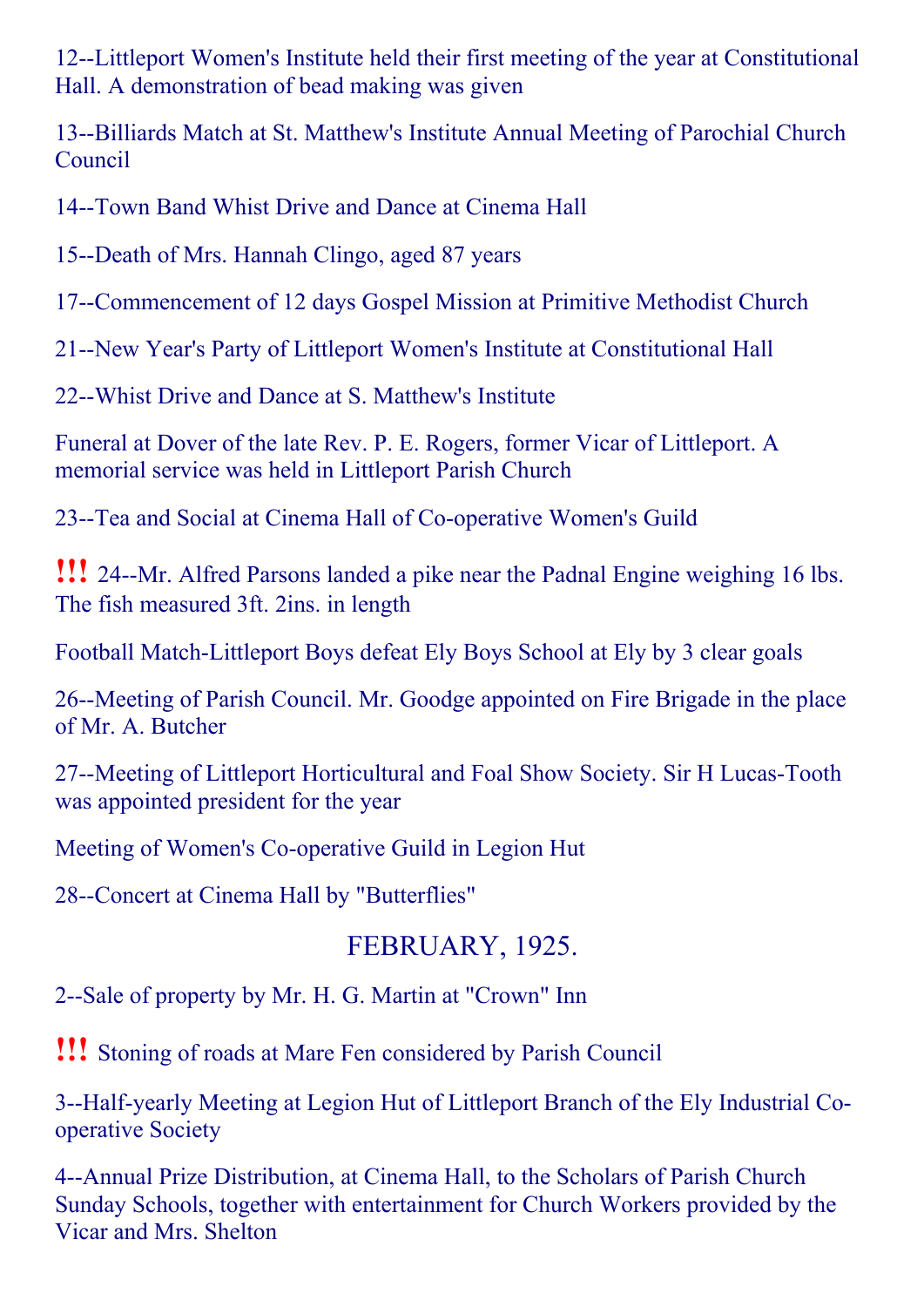4--Death of Mr. Youngs Rogers, aged 91, oldest man in Littleport

5--Whist Drive and Dance at St. Matthew's

9--Badminton-Mrs. C. Mott and Miss I. Morton succeeded in winning the Ladies' Doubles at Bury S. Edmund's

Billiard Handicap Final at Constitutional Club. Mr. E. Taylor wins the cup

Women's Institute-Demonstrations by Mrs. Wheeldon (of London) on Wool Rug making, and by Mrs. Howes (of Ely) on making Paper Flowers.

Littleport Oddfellows-Bro. J. Atkins presented with fountain pen for past services, and Bro. H. H. Verdon elected as Assist. Secretary

10--Billiards-Riley Cup-Littleport Constitutional Club. Littleport Club defeated March Liberal Club (B)

11--Football Whist Drive and Dance

12--Death of Mr. Harry Brislin, hairdresser, for many years resident in Littleport. He was for 25 years secretary to the "Hereward" Lodge of Oddfellows

17--Whist Drive at Dance at S. Matthew's

18--Lantern Lecture on Ely Cathedral by Mr. G. H. Tyndall, at Wesleyan Schoolroom

Littleport Women's Unionist Association hold Whist Drive at Cafe Marguerite

23--Concert at Burnt Fen Schools by scholars, in aid of Cleaner's Testimonial Fund

26--Miss E. (Betty) Law (daughter of the late Mr. R. T. Law) sails for Australia

27--Death of Mrs. Geo. Theobald, after a long illness.

28--Accident to Miss Phyllis Saul, of Victoria Street, by falling from a chair Death of Mr. Joseph C. Barrett, tailor, of High Street

#### MARCH, 1925.

**!!!** 1--Sensational Burglary at the Granby Hotel, Littleport. Thieves frustrated by the vigilance of the local police and local, tradesmen.

3--Whist Drive and Dance at Cinema Theatre in connection with Littleport Bowls Club

9--Demonstration of Raffia Work at Constitutional Hall, in .connection with Women's Institute, by Miss Denmark of Little Ouse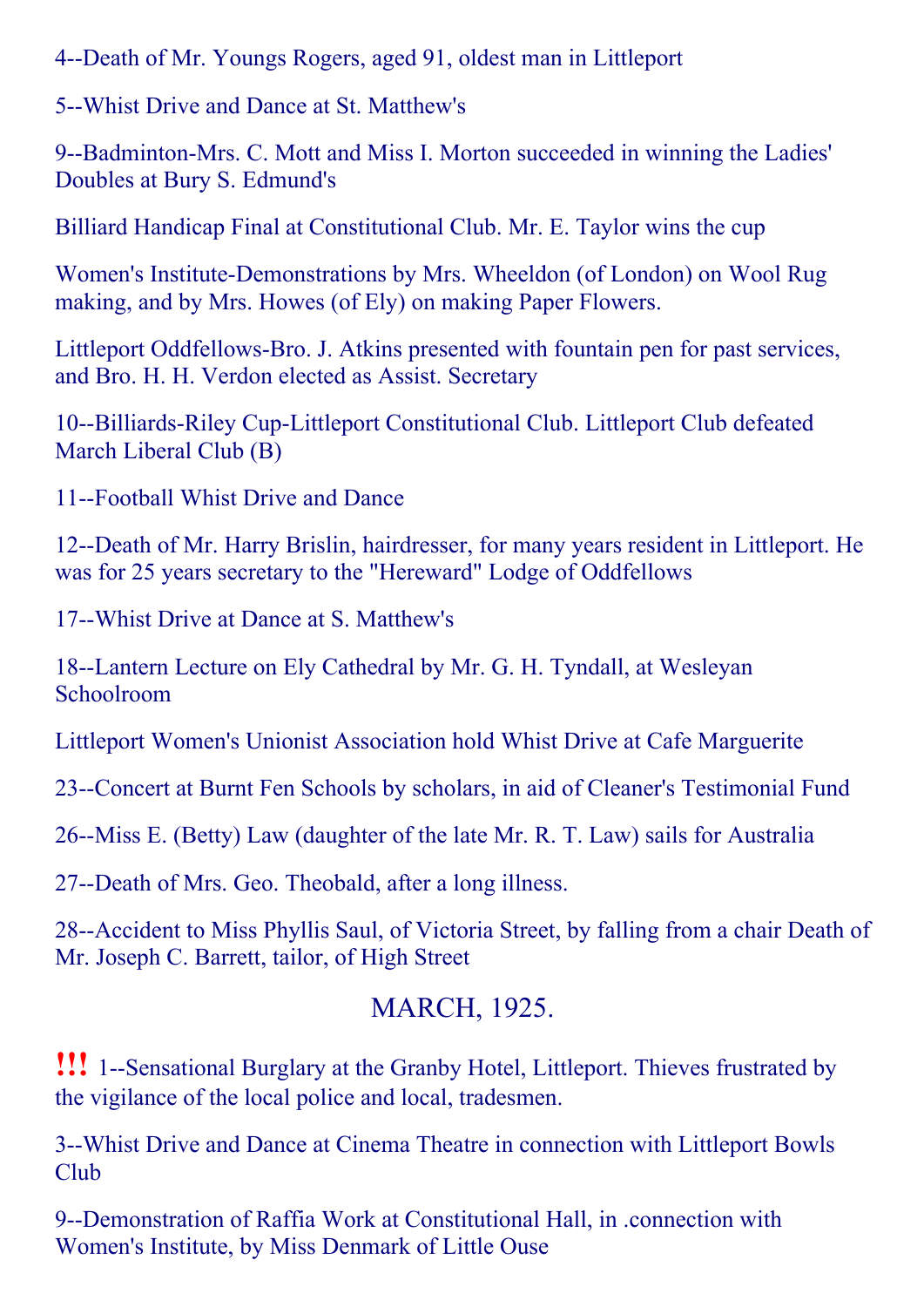10--Games Tournament (Ely v Littleport) at Littleport Conservative Club. Ely won by 2 points

11--Jumble Sale at Cinema Hall in aid of Infant Welfare Centre. Over £16 was realized

Entertainment at Cafe Marguerite in aid of the Blind

14--Girl Guides Rally at Cambridge-A team from Littleport conducted by Capt. Martin was present

15--Mother's Union Service at Parish Church

16--Mr. P. Fitzgerald, of Cambridge, entertains the Women's Institute

Nominations of Parish Councillors-20 Candidates were proposed for 15 seats. A poll was demanded

Commencement of Mission for deepening spiritual life in Littleport

18--Town Bands holds Whist Drive and Dance at Cinema Hall

20--"The Friend in Need" Lodge, L.O.A.S. presented a very interesting and satisfactory report for past year

21--Sergeant P. Newell transferred to Ely. Sergeant Moon, of Ely, fills the vacancy at Littleport

Death of Mr. Geo. Washington, farmer, of City Road, an old inhabitant

23--Parish Council meet. Land adjoining Cemetery let on lease

24--Successful Concert at Cinema Hall by members of the Alexandra Institute

25-Social Evening and Concert by members of Littleport Co-operative Society at Cinema Theatre

29--Last P.S.A. Meeting of the season at Primitive Methodist Chapel. Cambridge visitors provided the programme

# APRIL, 1925.

1--Annual General Meeting of Littleport Cricket Club at Town Hall

Entertainment at Cinema Theatre in connection with Primitive Methodist Sunday **School** 

2--Mr. and Mrs. Fletcher of Bell's Drove collide with motor car on Ely Road when returning from market. They both received severe shock and injury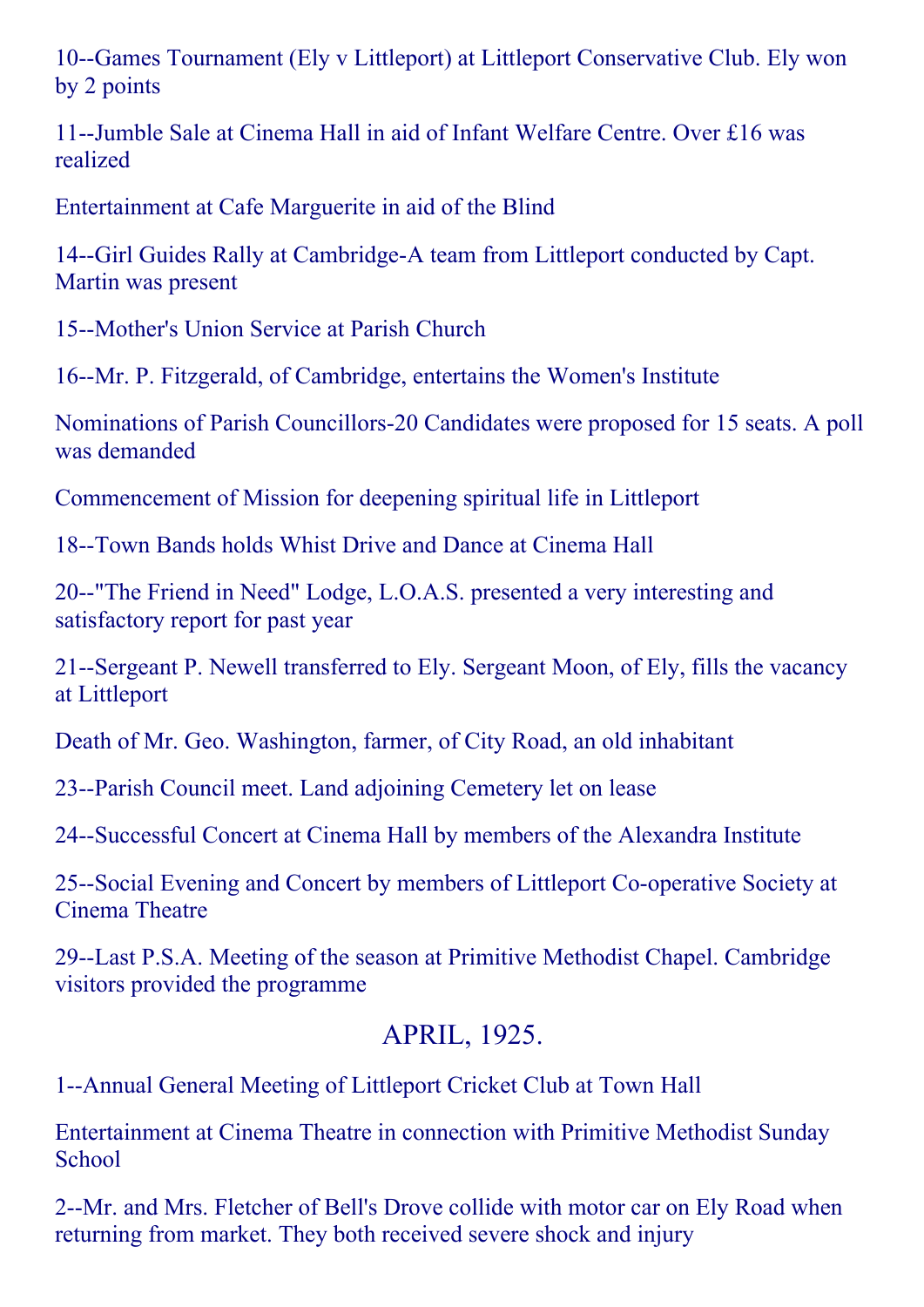5--"Olivet to Calvary" sung at Parish Church during evening service

6--Election of Rural District and Parish Councillors

9--Annual Meeting of Littleport Constitutional Club. Subscriptions were raised. Mr. Edwin Taylor who had been secretary for 33 years resigned his post. A hearty vote of thanks was accorded him, and he was made a life member

10--Gweneth Barlow (pupil of Miss Theobald) is successful at Exams, at Cambridge, in connection with the Associated Board, Royal Academy and Royal College of Music (Primary Division)

Tea and Service of Song, entitled "Broken Chords," at Primitive Church

15--Co-operative Women's Guild hold Whist Drive and Dance at Cinema Hall

19--Visit of Cambridge Salvation Army Band to Littleport

Rev. Stanley Cheeseright conducts services at Wesleyan Church

!!! Annual Egg Service at the Parish Church. 1,000 eggs were contributed and sent to Addenbrooke's Hospital

20--Miss Kathleen Cheeseright gives Recital at Wesleyan Church

First Meeting of New Parish Council

Women's Institute Monthly Meeting with Demonstrations and Corn-petitions

Littleport Cricket Club fixtures arranged for Season

21--Annual Vestry Meeting at Parish Room

Whist Drive at Cafe Marguerite in connection with Teachers' Tennis Club

22--Annual Meeting" of Bowls Club at Town Boys' School

Salvation Army hold Jumble Sale at their citadel.

23--Mr. W. H. Dade appointed Secretary of Littleport Branch of Isle of Ely Conservative and Unionist Association in place of Mr. Edwin Taylor (resigned)

26--Christian Endeavour Services at Primitive Methodist Church

27-Football Club arrange for six-a-side contests, on Whit-Monday

28--Mr. Geo. Butcher, of Camel Road, meets with accident by catching his foot in the wheel of a wagon whilst the vehicle was in motion.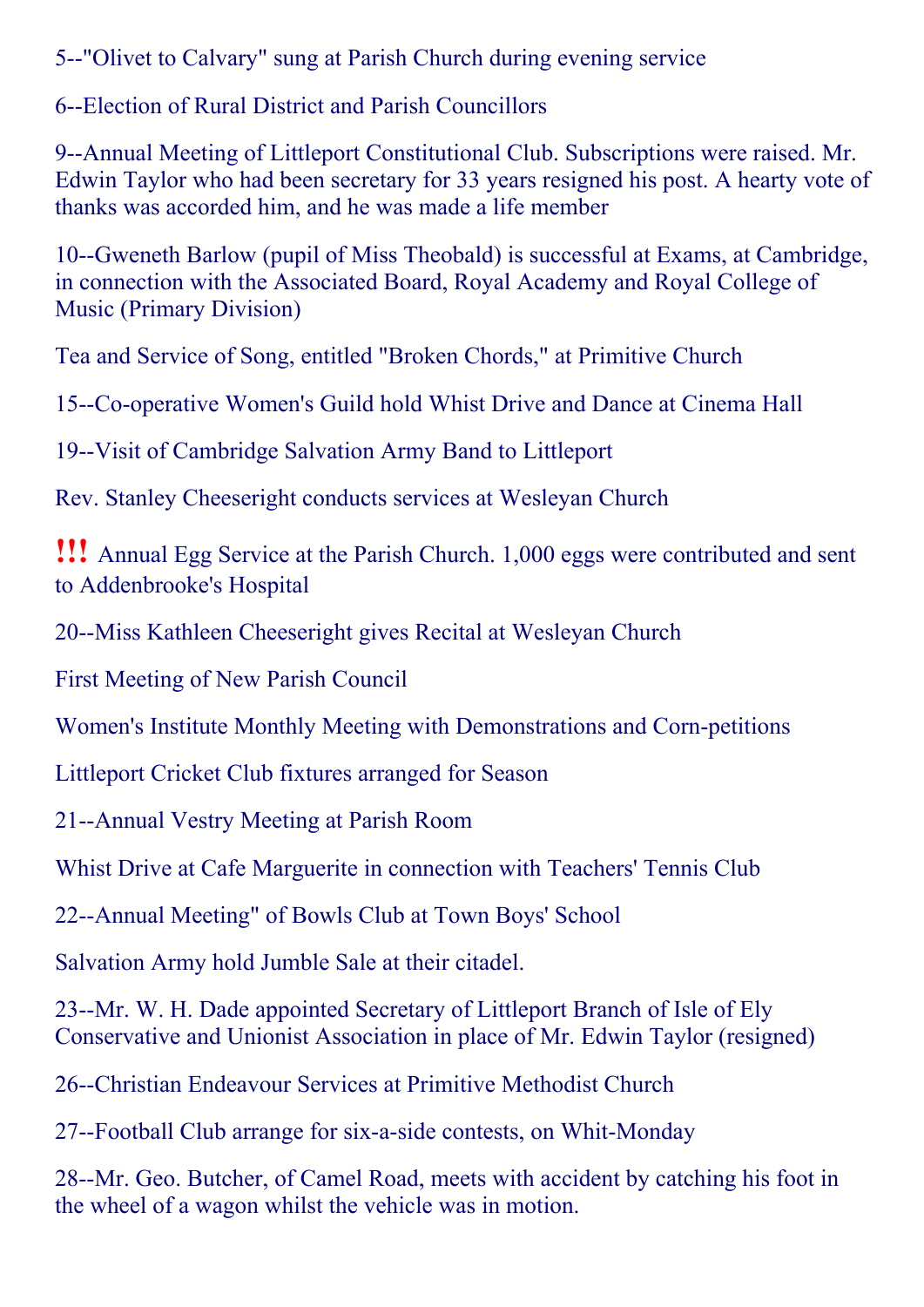29--Littleport Angling Club discusses arrangements with Railway Company for cheap tickets

Annual Spring Conference of Local Women's Institute at Constitutional Hall

Annual Meeting at Bell Hotel, Ely, of Littleport and Downham Commissioners

Annual Meeting of Littleport Swimming Club, at Town Hall

## MAY, 1925.

4--Messrs. E. M. Rose and P. Clarke re-elected churchwardens for Little Ouse

7--Football at Highfield--Boys versus Fathers. The Boys won by 4 goals to 1. A Jazz Band enlivened the proceedings

8--The Little Ouse and Brandon Bank Women's Institute held an open meeting

9--The Teachers' Tennis Club started play for the season on their courts near the **Schools** 

Mr. H. Barlow conducted the Littleport School Boy Footballers to London, where the Zoo and other places of interest were visited

Cricket-Littleport v Prickwillow. The latter won

10--Little Ouse for the first time celebrates Hospital Sunday. This was in conjunction with the Prickwillow arrangements. Altogether over £92 was raised

11--Littleport Women's Institute. Nurse Clark gives lecture and demonstrations on Home Nursing

12--Annual Meeting of Littleport Working Men's Club and Institute. The Club is non-sectarian and non-political and its Club Room is at the Town Hall

**!!!** 13--Littleport Parish Council discuss dangerous state of Welney Suspension Bridge

16--The newly-appointed local officers of the Salvation Army are Capt. K. Young and Ensign M. Stenner

17--Rogation Sunday at Parish Church was observed by special prayers for the crops

!!! Threewheel motor car runs into "Crown" Inn doorway

18--Littleport Swimming Bath opened for the Season. Mr. J. Harwood was reappointed custodian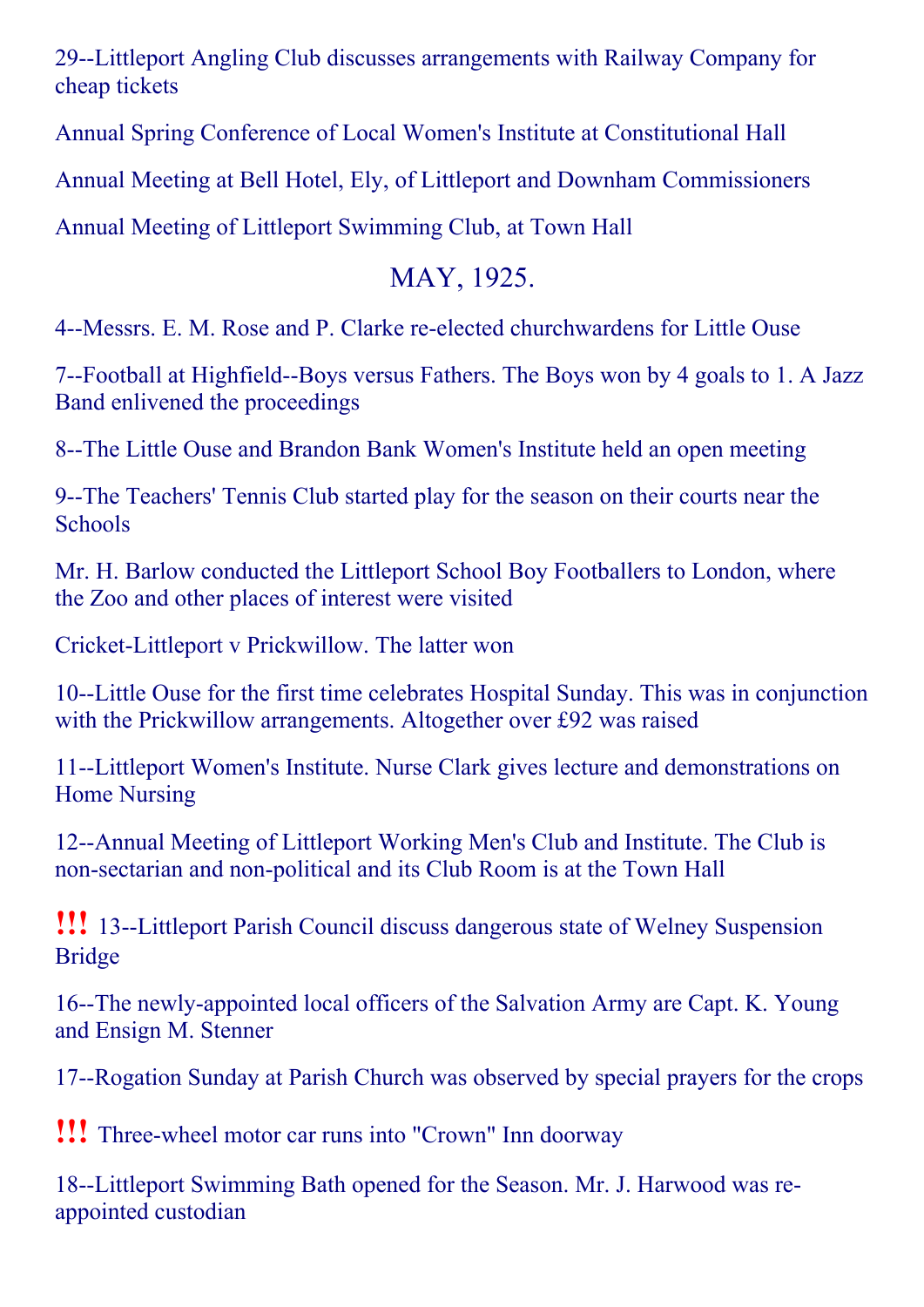19--Littleport Horticultural and Foal Show Society arrange for special attractions at their show, one of which was Sheep Dog-Trials

20--Bowls-Littleport Club v The Grange. Littleport won by 5 games to 1

Local Liberal Associations hold Whist Drive and Carnival Dance at Cinema Hall

21--Ascension Day-Special Services at Parish Church for children in the evening

23--A local collection for N.S.P.C.C, amounted to £8 10s, 9d.

Miss Gladys Smith, of Victoria Street, was thrown from the roundabouts at the fair in Wisbech Road and sustained a seriously-sprained ankle

25--Amalgamated Friendly Societies arrange for Hospital Sunday,

July 26. Mr. William Gotobed was elected Chairman, and Mr. F. A. Davies Secretary for the year. It was decided that Black Horse Drove have a separate collection

27--Bowls-Littleport v Downham Market Conservative Club. The latter won by 3 games to 1

Littleport Horticultural Society decide to hold their sports under professional rules

Annual Meeting of Angling Club. Mr. E. W. Smith resigned his post as secretary

29--Glebe Tennis Tournament. Final of Mixed Doubles. Mr. J. Goddard and Miss E. Morton were the winners, Mr. Howard and Miss D. Green being the runners up

31--S.P.G. Sunday at Parish Church

Cross Bank (Prickwillow) Primitive Methodist Anniversary. Mr. B. Washington conducted the service. His father preached at this church for 50 previous anniversaries

# JUNE, 1925.

1--Six-a-side football contests at Highfield

2--A large motor car, owned by Messrs. Cass  $& Co.,$  ran down a grass bank near "Foresters' Arms," Lynn Road. The occupants narrowly escaped serious injury

3--Women's Institute Association hold Whist Drive in garden of Wellington House

Cricket at Highfield--Littleport v Soham. The former won

Bowls--Littleport v Upwell. The latter won 3 games to 1

Death of Mrs. Canham, aged 95 years, formerly of The Holmes. A memorial service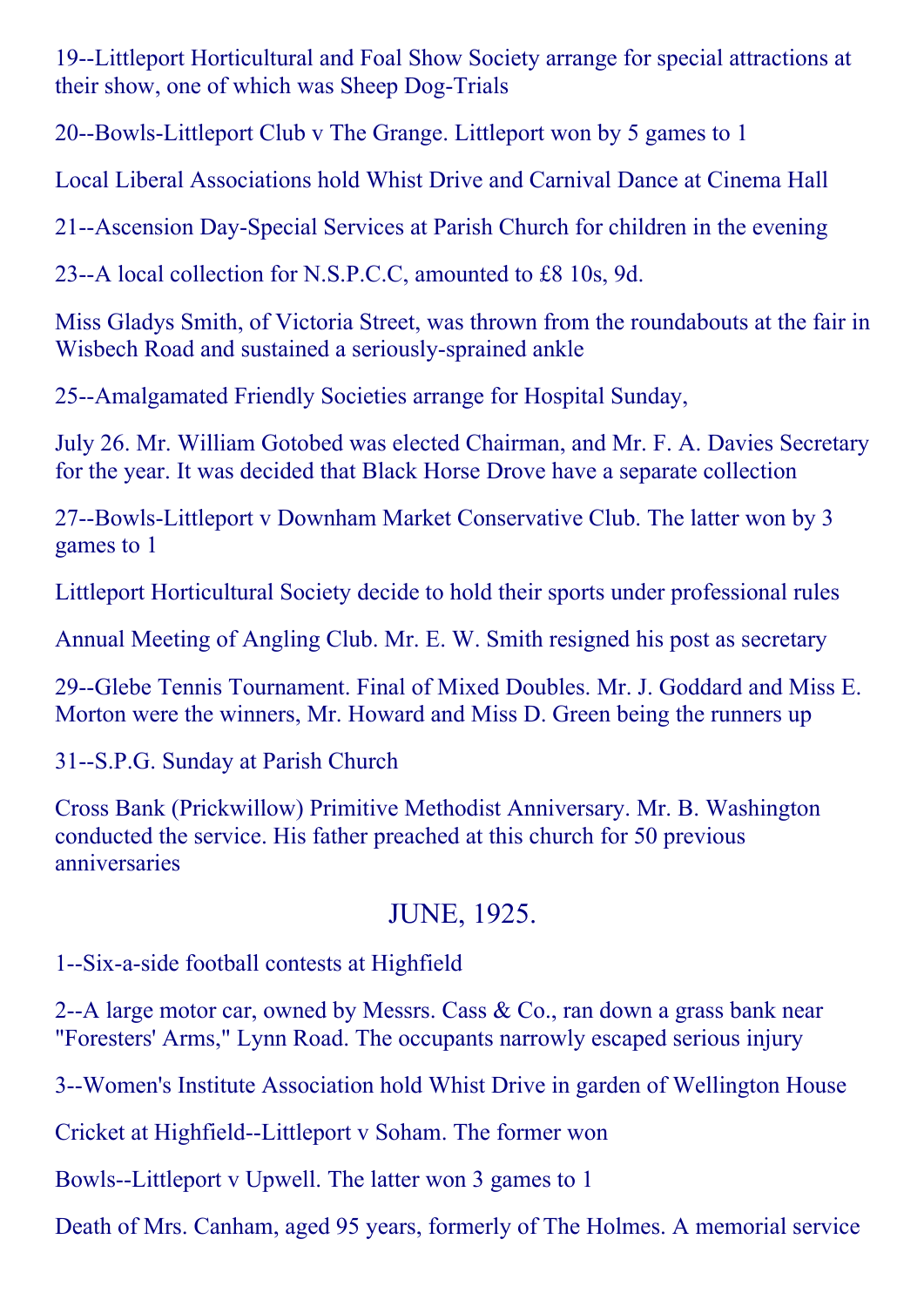was held at the Salvation Army Citadel, Sunday, June 7<sup>th</sup>

6--Teachers' Tennis Club. Mixed Doubles contest. Littleport V. Downham Market. The latter won

Cricket--Littleport v. Lakenheath. The former won

7Egg Service at St. John's, Little Ouse, and collection in aid of the British Legion.

8--Monthly Meeting of Women's Institute. Demonstrations in sweet making by Mrs. Tebbitt and Miss Pye

10--Bowls-Littleport v. Haddenham. Littleport won

Littleport Alexandra Institute hold first open air dance on their lawn for the season

Mothers' Union Outing by motor' bus to Hunstanton

12--Swimming Sports at Bath for Scholars of the Town Schools

13--Cricket-Littleport v. Wilburton. The latter won

14--Primitive Methodist Sunday School Anniversary Services at Constitutional Hall

15--Confirmation Service at Littleport Church by the Lord Bishop of Ely. 36 Candidates were presented

Little Ouse School contributes £2 10s. to Addenbrooke's Hospital

16--Dinner held at Cinema Hall, by Littleport Football Club, to celebrate winning of the Isle Junior League Trophy

17--Garden Party in Mr. J. H. Adams' Garden in aid of Wesleyan Church Trust Fund Fete in Mr. H. P. Peacock's field in aid of Parish Church Funds. About £35 was raised

**!!!** 18--Signpost erected on Mildenhall Road indicating way to Little Ouse

Juvenile Shepherds hold Tea and Concert at Constitutional Hall

24--Women's Institute hold fete in Constitutional Hall instead of at Mr. H. P. Peacock's Garden, owing to torrential rain

25--Mrs. Spiers, of Letchworth, address Women's Co-operative Guild at British Legion Hut

26--Children of Westlands School spent a day by the sea at Hunstanton, under the supervision of Miss Pack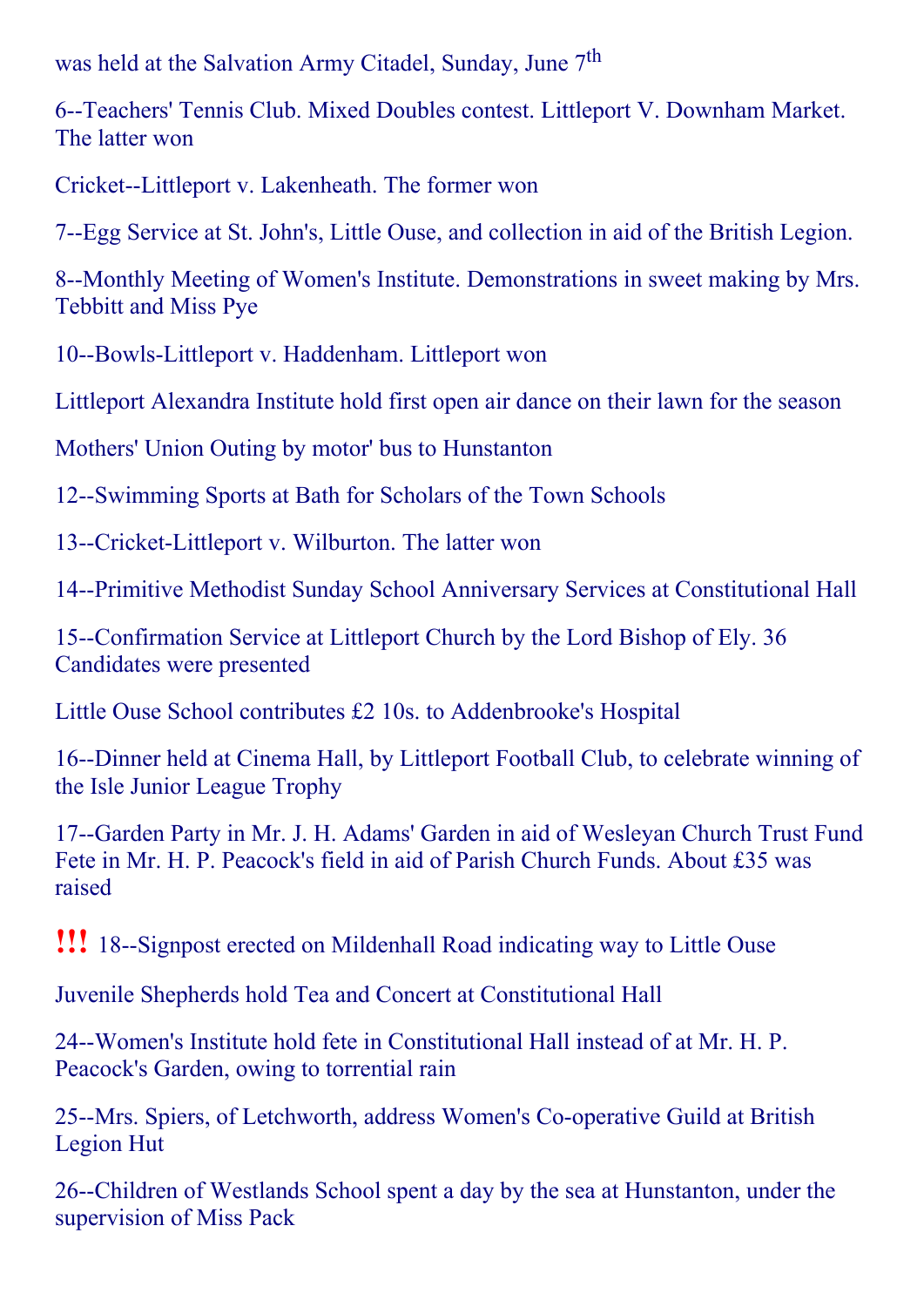Littleport Liberals entertained to an At Home by Alderman and Mrs. Peake

27--Cricket-Littleport v. Prickwillow. The latter won

28--Mr. Sidney Murfitt, of Ely Road, was injured by iron girder falling on him, at Ely Beet Factory

29--Little Ouse Mothers' Union outing to Cambridge

Co-operative Children's fete in field near Hempfield Road

30--Bowls-Ely City v. Littleport. The latter won by 5 games to 3

# JULY, 1925.

1--Members of Women's Institute gain first prizes and certificates at the County fete at Wisbech

Alexandra Institute hold another open air dance, organized by Miss Johnson, on their lawn, for members and friends

Death of Mr. Robert Rogers, a native of Littleport

3--Mr. S. Simpson, of Ely Road, meets with motor cycle accident and was badly bruised

4--Miss Nellie Brown, youngest daughter of Mr. J. H. Brown, of Victoria Street, took her M.A. degree, and the Diploma in Education, at Sheffield. University

5--Wesleyan Sunday School Anniversary

6--Tennis Tournament at Plantation House, in aid of S. John's Church, Little Ouse. This was organized by Mr. E. M. Rose

7--Local Bakers' Outing to Yarmouth

Black Horse Drove Wesleyan Sunday School outing to Hunstanton

8--Angling Club hold fishing match between the two bridges. Mr. Percy Register was the winner with five fish, weighing in all 23 ounces.

Wesleyan Sunday School Outing to Hunstanton

10--Swimming Competitions for Boys and Girls at the Bath in Wisbech Road.

12--Sunday School Children's Flower Service at Parish Church

13--Presentation to Rev. and Mrs. Flory by the inhabitants of S. Matthew's parish in recognition of their services during the past 6 1/2 years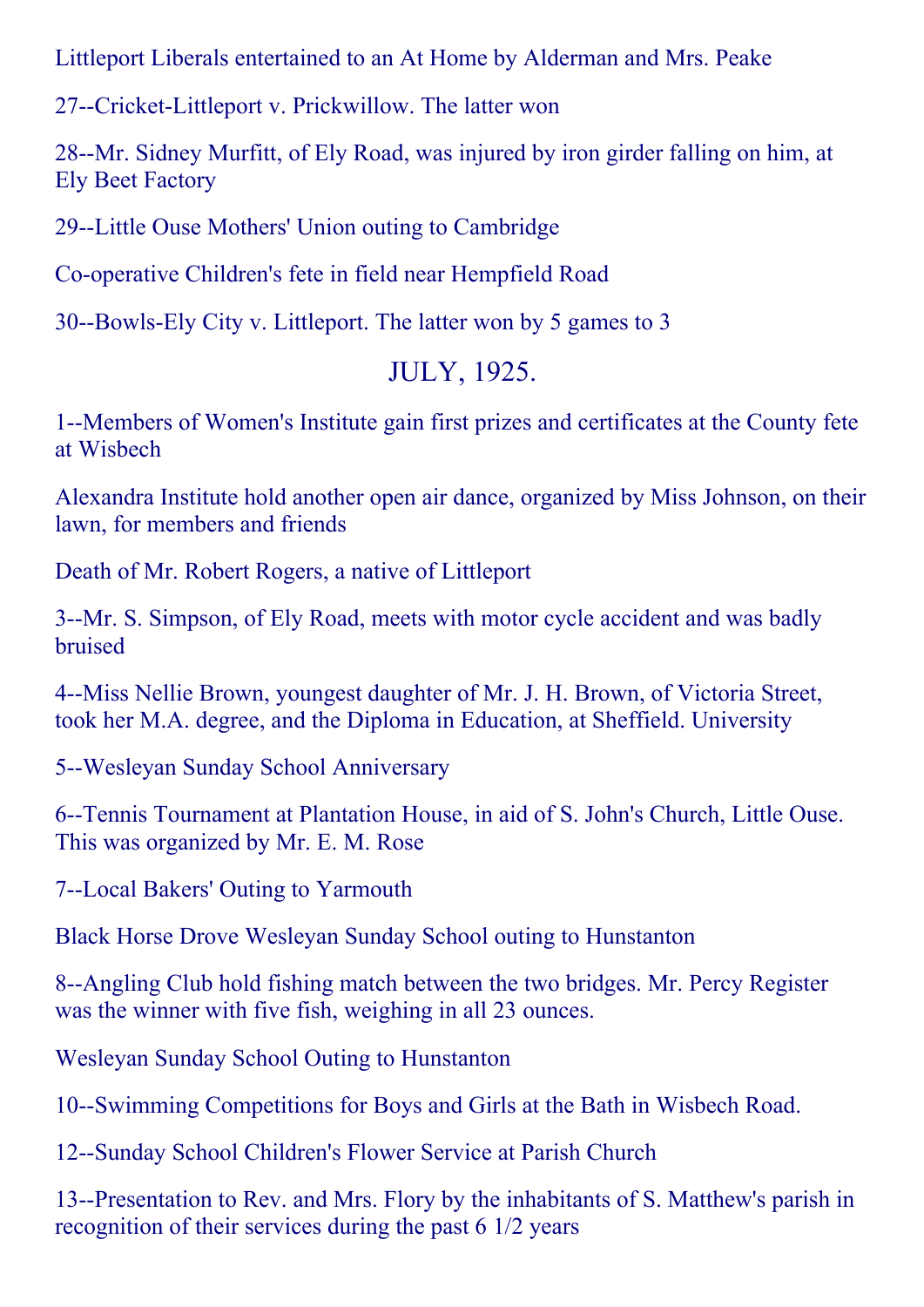Mrs. Coy, of March, gave demonstration of fancy stitchery at the Women's Institute Meeting

15--United Local Sunday Schools Treat to Hunstanton. About five or six schools joined in this event London Angling Association make offer for use of Littleport water, which was accepted by local club

16--Funeral of Mr. John Clark, a well-known inhabitant

17--At Trinity College of Music Exams., held at Cambridge, Dorothy Dade, Winifred Luddington, Kathleen Sallis, Hepzibah Lester, Eva Harrison, and Roy Taylor, (pupils of Miss Theobald), and John W. Langley, (pupil of Miss D. Cross) were successful

18--Cricket-Littleport v. Wilburton

Bowls--Littleport v. Downham Market. The latter won

Garden Fete at Plantation House in aid of Little Ouse Parish Church Funds. The total proceeds amounted to about £100

20--Annual General Meeting of Town Football Club at Constitutional Hall

21--Misses W. Pilkington, M. Theobald, D. Pilkington, and Master Raymond Atkins obtain high results in recent musical exams, at Cambridge

23--Miss Betty Russell, pupil of Miss Bye, is successful in exams, at Cambridge, in connection with London College of Music

24--Miss Sylvia Doreen Peacock, of The Limes, celebrates her 21st birthday with a large tennis party and dance

25--Hospital Flag Day. Over £20 was collected First day of Littleport Feast

26--17th Annual Hospital Parade of Amalgamated Friendly Societies Annual Primitive Methodist Camp Meeting at Ponts Hill

27--Annual Sports of Littleport Swimming Club on the River near Sandhill Bridge. The weather was drenching, and the Club sustained a financial loss. The Challenge Cup was won by C. P. Humphries, C.U.A.S., for the second time consecutively

28--42nd Annual Show of Littleport Horticultural and Foal Show Society. The exhibits and attendance were good. The Littleport Women's Institute had a special tent allotted to them, which contained over 100 interesting exhibits, the work of its members

29--Petition by local property owners to Ouse Drainage Board in reference to the renewal of leases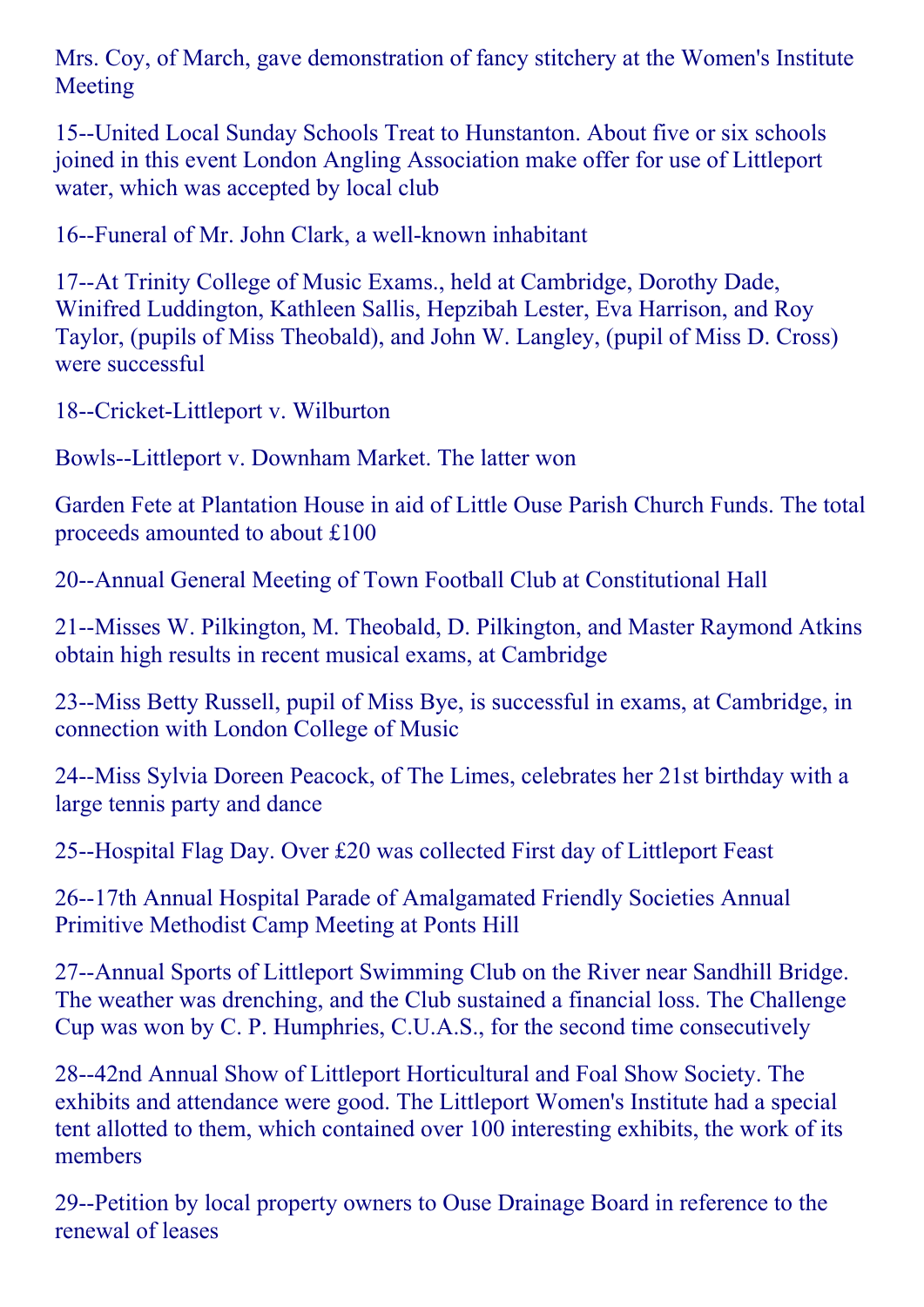# AUGUST, 1925.

1--Prize Drawings in connection with Hospital Committee. Mr. B. Lee, Whitehall Farm, was the winner of the heifer. The total funds of the Committee up to this date amount to over £272

3--Littleport Angling Club-Match for the Cup. 38 competitors took part. Mr. A. P. Newman, of Ely, was the winner

4--Miss D. Adams, daughter of Mr. J. H. Adams, obtains degree of B.Sc, at Leeds University Mr. Harry Rains, son of Mr. H. Rains, of B.H.D., obtained the same degree at Sheffield University

5--Ladies' Tennis Tournament, held at The Limes, in connection with Women's Institute, in aid of Old Age Pensioners' Tea

Brandon Bank Primitive Methodist Motor Outing to Hunstanton

7--Women's Institute Garden Party at Wellington House

9--Presentation at Littleport Wesleyan Sunday School to Miss Florence Edwards, who had taught in the School for several years

Over £16 was realised by the Black Horse Drove Hospital Parade

**!!!** 12--Wedding of Able-Seaman Sydney Wm. Washington and Miss Gladys Edwards, at the Wesleyan Church. Mr. Washington was one of the unfortunate victims of the Submarine Ml disaster on Nov, 12

15--Marriage at Ely of Mr. H. C. Franklin (of the Soudan Government Railways, Khartoum), to Miss Gladys M. Benton, of Littleport

Bowls Match-Convalescent Home v. Littleport Bowls Club. The Club were the winners

16--The Rev. Frank D'Ynza Brace appointed to the vicariate of St. Matthew's, Littleport. Mr, Brace was born at Nassau, New Providence, Bahamas. He was missionary for S.P.G. for 28 years

19--Bowls Drive on Hempfield Green. The winners of prizes were Messrs. T. Harwood, F. Pilkington, and H. Verdon.

21--Littleport Constitutional Club-Officers for Games Committee elected for ensuing year

22--Pleasure Fair at Wisbech Road

24--An instalment of £250 sent by Hospital Committee to Addenbrooke's Hospital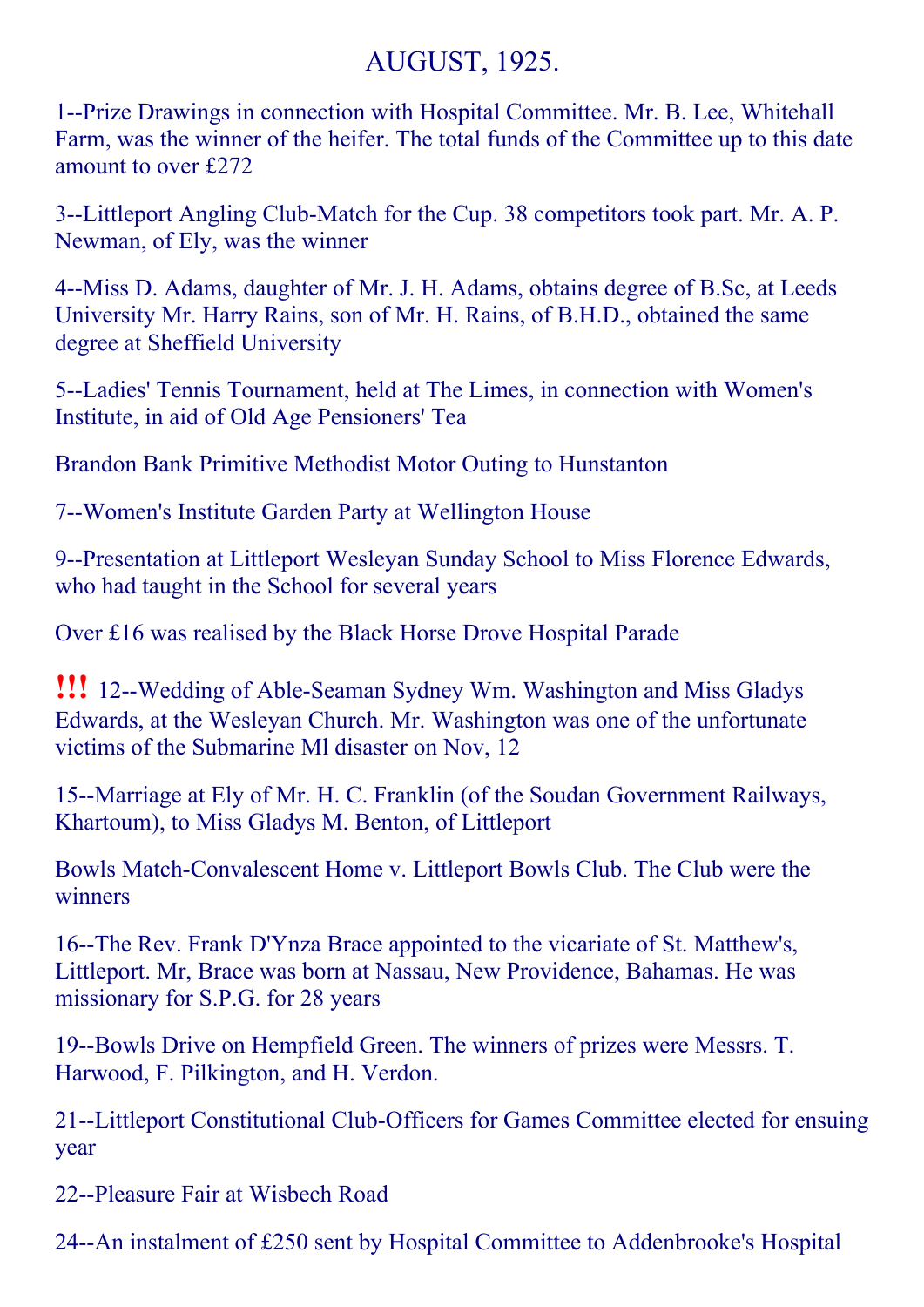26--Mr. Joseph Lofts, builder, was thrown from a trap by the falling of a horse. He was severely bruised and otherwise hurt

30--Motor Cycle accident to Mr. Horace Salis and Mr. Geo. Porter on the Chatteris Road, Mepal

#### SEPTEMBER, 1925.

2--Children's Swimming Sports at Bath in Wisbech Road. The weather was chilly. Mr. Fendick's medal was won by Geo. Law

Parish Council discuss metalling of road between the two bridges Marriage at Birmingham of Mr. C. Chapman, of Littleport, to Miss Ada Badman

5--No death occurred in Littleport from August 6th to September 5th.

Death of Mr. Robert Barlow, aged 84, a well-known farmer of Black Horse Drove

7--Mr. C. F. Tabeart, of St. Matthew's, and a pupil of Soham Grammar School, obtained honours in English, French, and Chemistry, at the Cambridge Local Exam held recently. Mr. Tabeart's family have all won scholarships, and done well in educational matters

8--Severe Thunderstorm at Littleport and district. A horse belonging to Mr, W. Nunn was killed

14--Women's Institute-Demonstration on chair covering by Mrs. C. Goddard

16--Quarterly Circuit Meeting at Wesleyan Church.

Miss Emily Watts wedded to Mr. Fred Porter at Cambridge

18--Demonstration in the making of papier-mâché articles at Little Ouse Women's **Institute** 

19--Littleport and District contributed over £37 towards C.O. Fund for Addenbrooke's Hospital

20--Harvest Festival Services at Salvation Army Citadel

23--Tea to Old Age Pensioners, given by the Women's Institute. Over 80 were present

Over 100 persons railed to Wembley for a long day

27--Harvest Festival Services at Wesleyan and Primitive Methodist Churches

30--Harvest Thanksgiving Services at Parish Church Football Whist Drive and Dance at Cinema Hall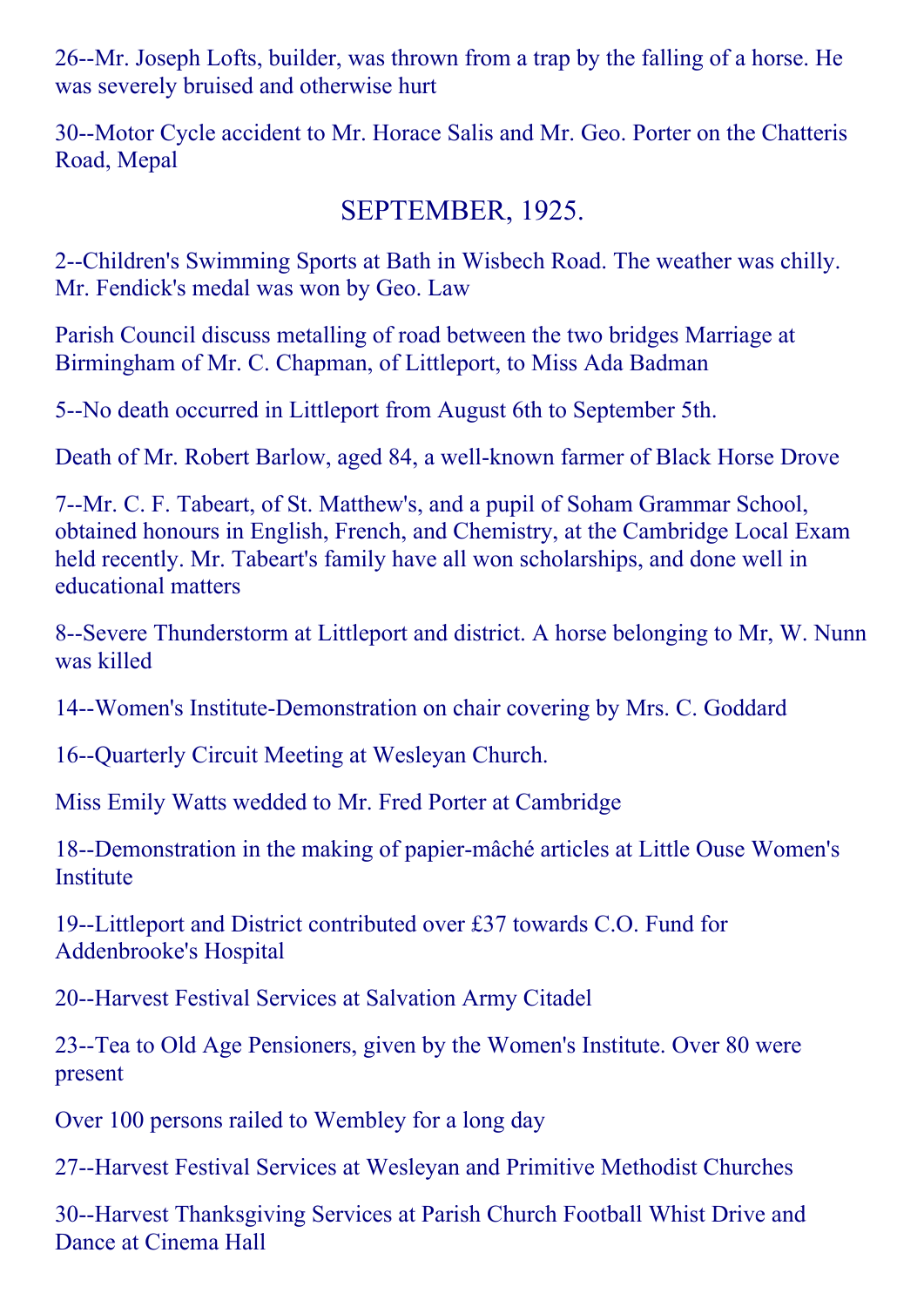## OCTOBER, 1925.

2--First Meeting of the Season of the Littleport Badminton Club

4--Harvest Thanksgiving Services continued at Parish Church

Sudden death from diphtheria of Bernard Bye, aged 10

First P.S.A. of the Season at the Primitive Methodist Church

**!!!** 5--Lighting of street lamps commenced for the winter

Letting of vacant lands belonging to Town Lands Charity

6--Annual Tea of members at Alexandra Institute

7--Cinema Entertainment in aid of Hospital Fund. Over £25 was realised, this makes up the total to over £400

Barrett's Circus visit the town

10--Mrs. P. Cross, for many years a teacher in the Town Infants' School, was presented with, a silver cake stand and knife

Inquest on Beryl Eileen Lofts, aged 2 years. Verdict-Death caused by asphyxia due to diphtheria

12--Women's Institute-Lecture at Constitutional Hall by Rev. T. J. Kirkland on the science of foods

13--Special Re-opening Meeting of Littleport Working Men's Club and Institute

14--Isle of Ely Liberal Association hold Whist Drive and Dance

**!!!** 15--Ely Beet Sugar Factory opened. Sir James Martin presided at the ceremony

Harvest Thanksgiving Services at S. Crispin's

16--Death of Airs. G. Nunn, at Westmoor

19--Miss Pettie, of Women's Institute, lectured on foods and how to cook them

Presentation of clock to Mr. R. B. Thurlow (Captain of local football team), who was recently married

20--Meeting at Girl's' School of local Choral Society, arranged by Miss Cheek

21--Death from typhoid fever of Mrs. Rose Sanders (of Clayway Farm, Prickwillow), at Ely Isolation Hospital. Her motor boat wedding took place just six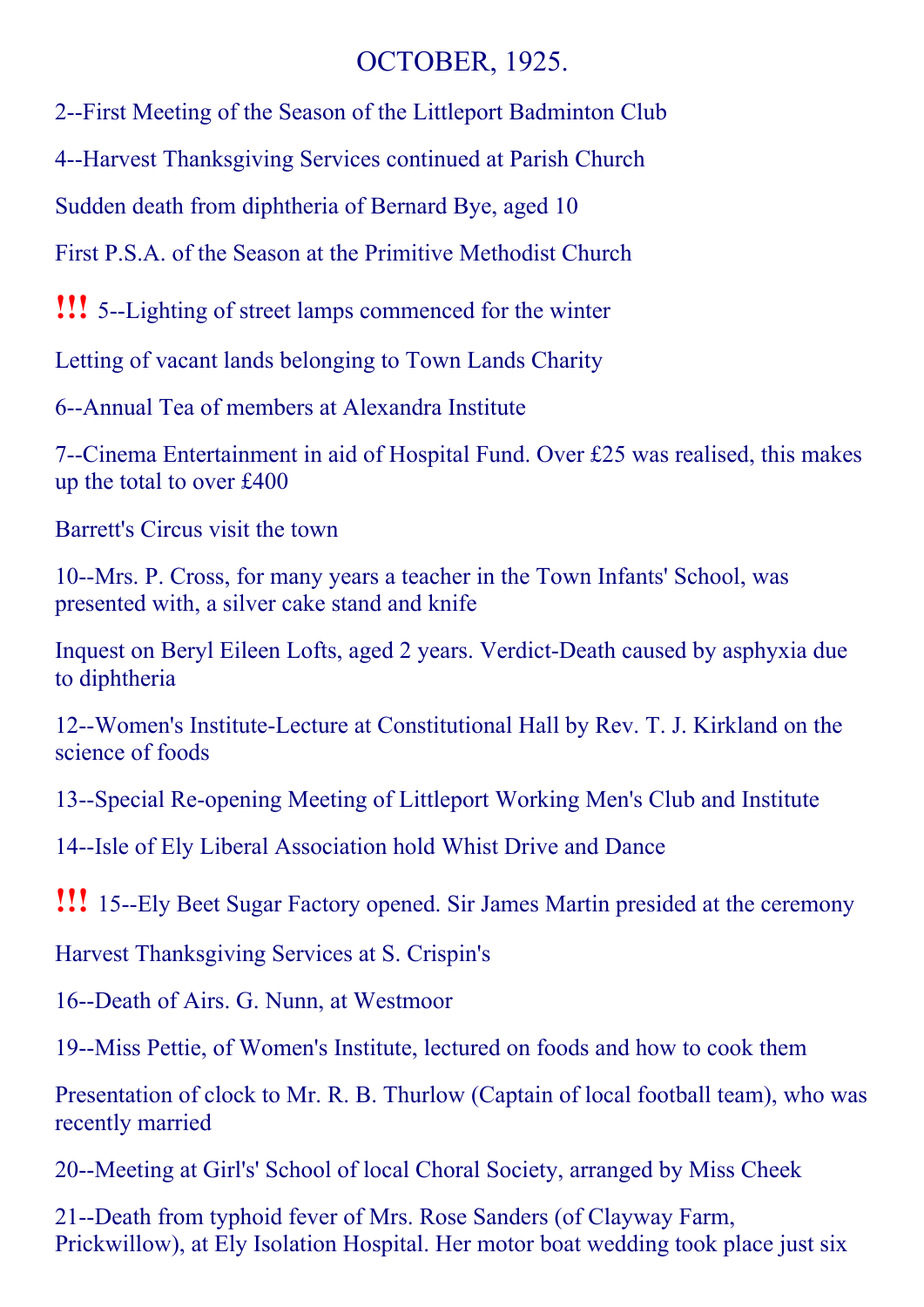months previous

23--Mr. A. R. Stevens resigns as local Secretary of the British Legion

26--A little lad named Martin fell under a plough at Grouehmoor, and sustained a fractured leg

28--Hospital Whist Drive at Cinema Hall

29--Mr. Fred Pilkington and his son Reginald meet with bad accident on the Ely Road while returning home by motor cycle

30--The Rev. Tom Vincent, M.A., formerly a scholar at Littleport Town Boys' School, and pupil of the late Rev. F. E. Rogers, sails in the s.s. Matiana to establish a Mission in connection with the Church Missionary Society at Nabumale, Central Africa, near Mt. Elgon and Masaba, north-east of Victoria Nyanza

31--Littleport Town Band meet to discuss the purchasing of new instruments

# NOVEMBER, 1925.

2--Angling Club make arrangements with Sheffield fishermen for the use of Littleport waters

3--Rev. F. Halliwell addresses Mothers' Union at the Vicarage

!!! The first consignment of sugar from Ely Beet Sugar Factory reach Littleport Cooperative Stores for sale

4--Cinema Missionary Lecture by the Rev. Bertram Jones on the Great Wide West of South America

5--Nearly £13 was collected locally for Dr. Barnardo's Homes

6--Hope Brothers' employees contributed  $£12$  2s. 6d. to Addenbrooke's Hospital

7--Burial at Ely of Mrs. W. Cutlack, late of Littleport

8--Special Armistice Service at Parish Church

Death of Mr. J. W. Kerridge, member of the Isle of Ely County Council, Ely Rural District Council, Littleport Parish Council, &c., &c. He was a W.M. of the St. Audrey's Lodge of Freemasons

9--Canon Addleshaw lectures in connection with Women's Institute on "How" Women got the Vote."

10--Billiard Handicap, Constitutional Hall. Mr. J. Whetstone won 1st prize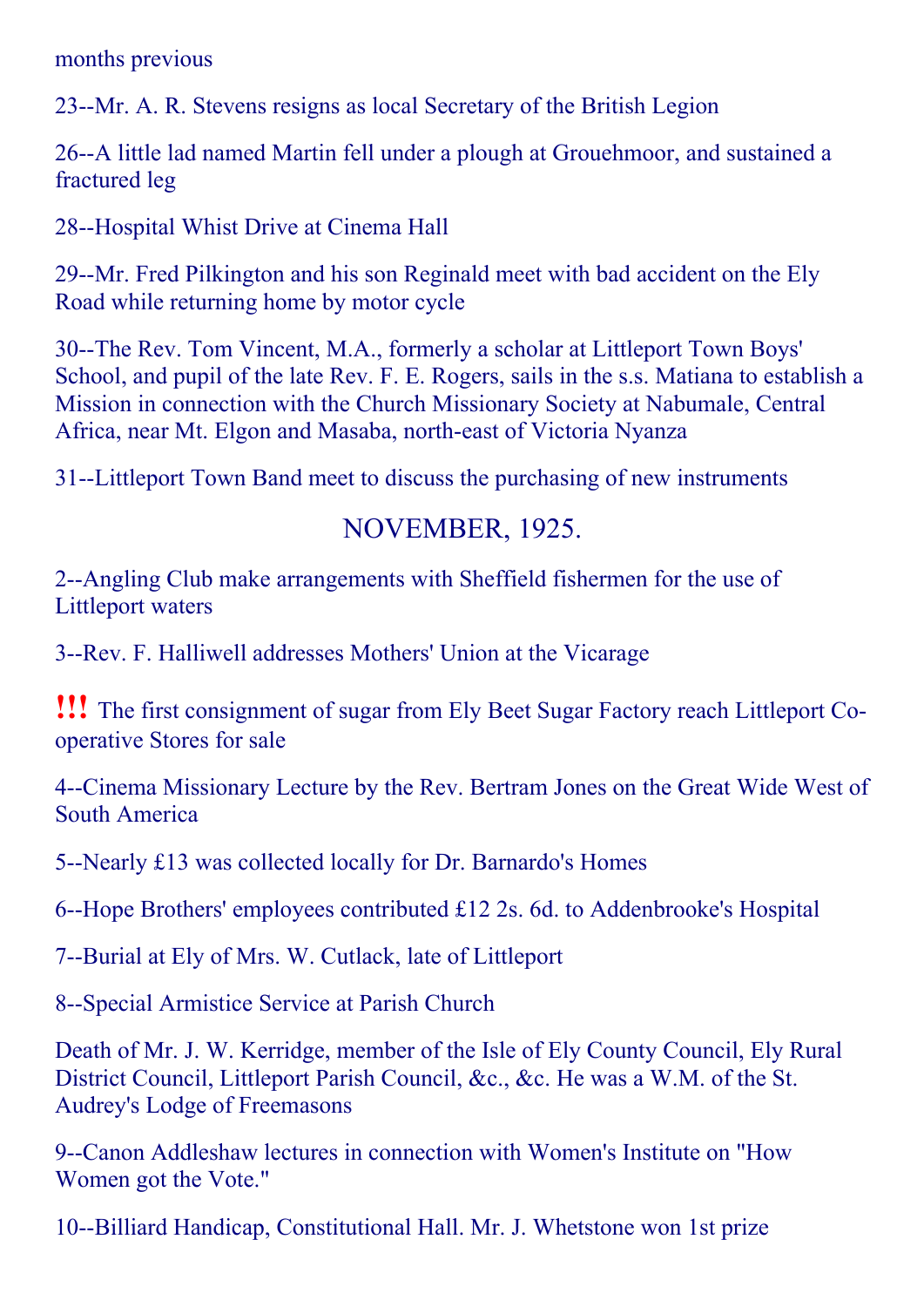11--Armistice (Poppy) Day. £32 16s. 10d. was collected locally for Earl Haig's Fund

Burial of Mr. Kerridge Carnival Dance under auspices of Littleport Liberal Association

11--The Rev. N. W. Shelton, M.A., Past Provincial Grand Chaplain, was installed as Worshipful Master of S. Audrey Lodge, No. 2727, in Ely Porta.

**!!!** 12--Sinking of the Sub-marine M1 with a crew of 68 persons. Sydney William Washington, a Littleport man, recently married, was one of the victims. A portrait of him appears on another page

16--Formation of Ladies' Hockey Club in connection with Alexandra Institute

18--Successful dinner and social evening at the Town Hall in connection Working Men's Club

20--Death of the Empress Alexandra, our beloved Queen-Mother, at Sandringham

Death, at Hull, of Mr. Abraham Padget, of Victoria Street, aged 89. Mr. Padget was a native of Littleport, and had only very recently taken up his abode at Hull Children's Social at S. Matthew's

21--Mr. and Mrs. James Everett, of Feltwell (late of Littleport), celebrate the 61st anniversary of their wedding

22--Queen Alexandra Memorial Service at Parish Church

Memorial Service at Wesleyan Church in memory of Mr. Sydney Wm. Washington, who was drowned in the Ml.

Death of Miss Alice Butcher, for five years confined to her bed.

23--Mr. and Mrs. H. O. Franklin sail for Khartoum

Death of Mr. Richard Parsons, aged 70. Mr. Parsons was employed for 61 years as gardener to J. L. Luddington, Esq., of Audley House, and Wallington Hall

British Legion re-start

Lecture on Emigration to Canada by Lt. Col. Campbell, of London

25-Sir Hugh Lucas-Tooth addresses his constituents at Littleport

26--Snow-storm at Littleport

27--Severe frost set in

28--Skating on Deadwater at Old Bank.